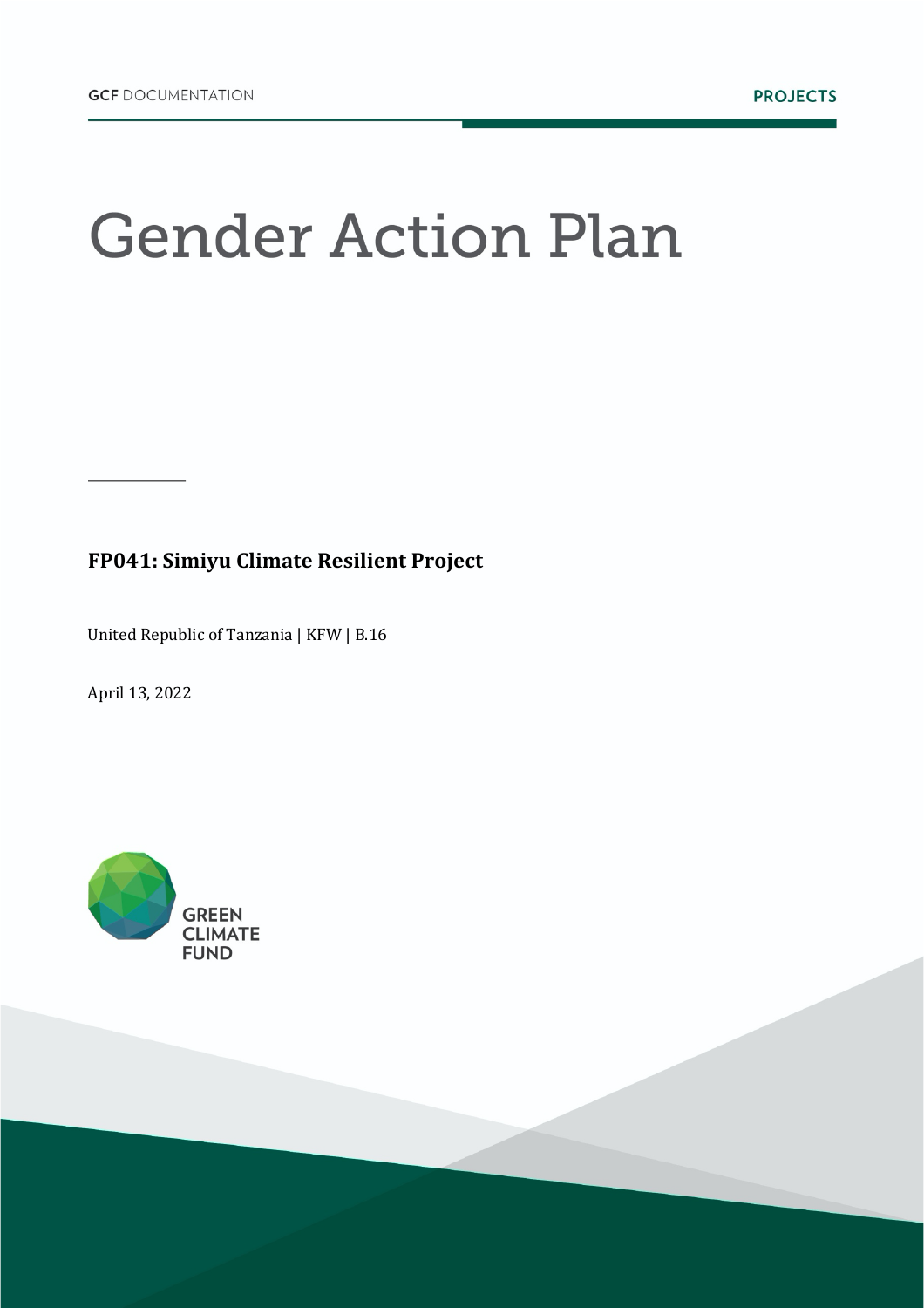#### **FP041: Simiyu Climate Resilient Development Programme**

#### **Gender Action Plan**

November 2019

#### **List of Abbreviations**

| <b>CBWSO</b>   | <b>Community Based Water Supply Organisations</b>                       |
|----------------|-------------------------------------------------------------------------|
| <b>ESIA</b>    | <b>Environmental and Social Impact Assessment</b>                       |
| <b>EWURA</b>   | Energy and Water Utilities Regulatory Authority                         |
| <b>GAP</b>     | <b>Gender Action Plan</b>                                               |
| <b>LGA</b>     | <b>Local Government Authority</b>                                       |
| <b>MHCDGEC</b> | Ministry of Health, Community Development, Gender, Elderly and Children |
| MoW            | Ministry of Water                                                       |
| <b>PMU</b>     | <b>Project Management Unit</b>                                          |
| <b>SEP</b>     | Stakeholder Engagement Plan                                             |
|                |                                                                         |

#### **1. Introduction**

The Tanzanian National Strategy on Gender and Climate Change from 2011 recognizes a strong interlinkage between gender issues and climate change and states that climate change may worsen gender inequalities. Men and women are differently affected by and able to adapt to the impacts of climate change due to their specific socio-economic roles and responsibilities. Therefore, contributing to gender equality is a significant objective of the project and a gender-sensitive approach is conducted in each component. The project has set out six fundamental principles on gender consideration:

- 1. Commitment to gender equality and equity,
- 2. Inclusiveness in terms of access and applicability of all the activities,
- 3. Accountability for gender and climate change results and impacts,
- 4. Improvement of national policies and priorities, and inclusive stakeholder participation
- 5. Equal competencies throughout the institutional framework,
- 6. Equitable resource allocation so that women and men benefit equitably from the adaptation measures

During the conceptualization and preparation of the project, a gender assessment (refer to B.16/02) was conducted and submitted together with the detailed Funding Proposal (refer to B.16/07/Add.04). The assessment helps to understand the social, economic and political factors underlying climate change-exacerbated gender inequality, and the potential contributions of women and men to societal changes in order to build resilience to and address climate change. Moreover, during the establishment of the Environmental and Social Impact Assessment (ESIA) and Stakeholder Engagement Plan (SEP) for the project, consultations at community level put particular emphasis on the opinions of vulnerable groups (especially women) and the initial data collection gathered gender-disaggregated data. The adoption of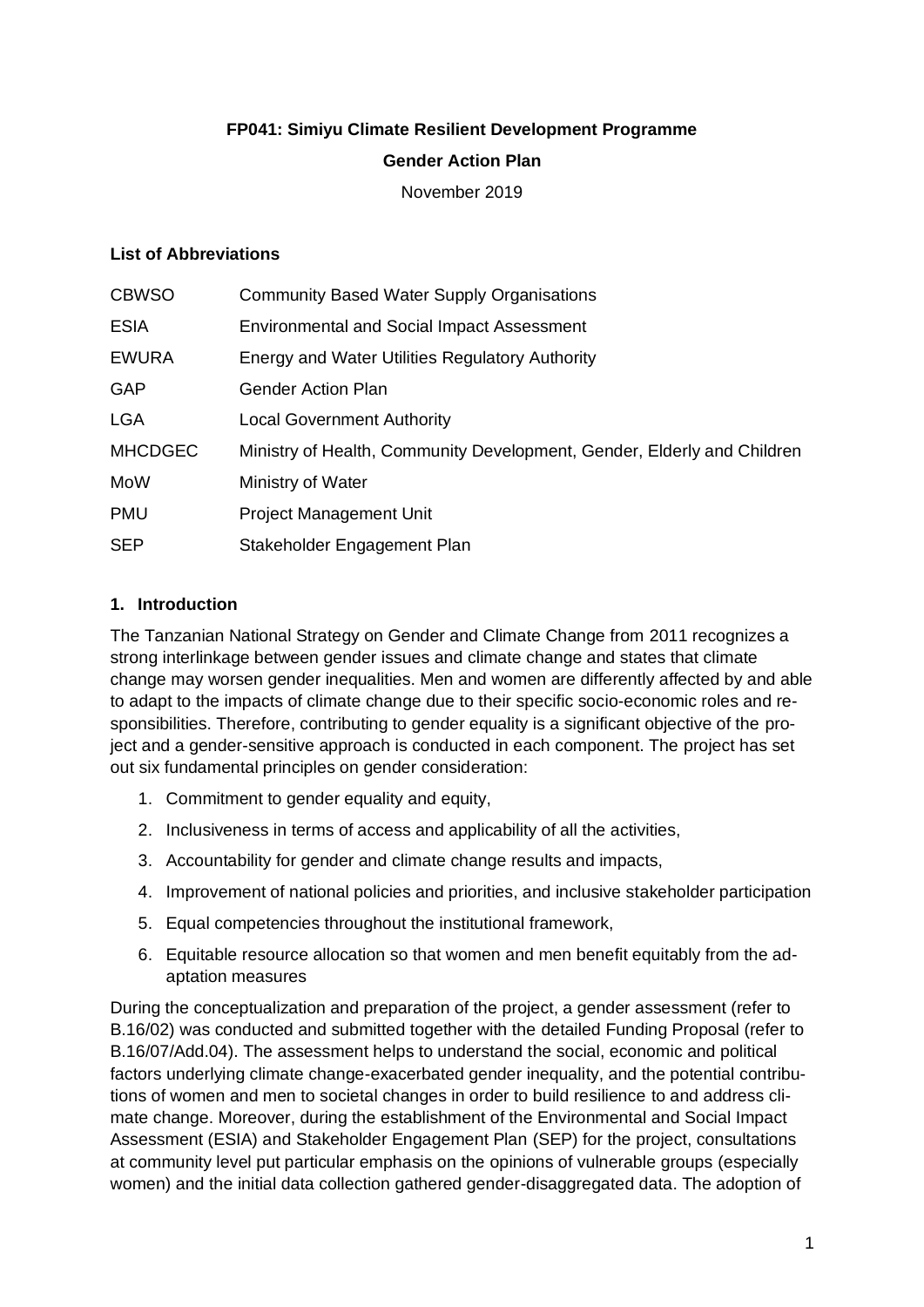a gender lens in the early stages of project preparation helps build-in a gender-sensitive approach to project design and implementation and thereby ensures tangible and equal benefits for men and women from the project.

# **2. Gender aspects in the setup of the project**

The Simiyu Climate Resilience Project and its components and measures were selected specifically to support vulnerable people, including women. Gender aspects were included in the project's concept on a very broad basis – a) in the selection of components and measures and b) in the planning and implementation of the specific infrastructure:

- a) **Selection of components and measures:** By improving water supply, sanitation and agricultural activities, the following outcomes are expected (amongst other things), with a specific benefit for women: time savings, health improvements and safety.
- b) **Planning and implementation of specific infrastructure:** A special focus on the needs of women will be considered in all measures under this project. Women will be involved in the selection of the location, the planning and the construction of measures in order to make sure that their needs are being taken into account.

An international Implementation Consultant will accompany and monitor project implementation. This involves, amongst other things, the development of Project Operational Manuals for the open components (rural water, climate-smart agricultural practices, access to sanitation). The Project Operational Manuals will define selection criteria and a process which makes sure that women equally participate during consultation, selection and planning. Applications for financing to be submitted by the communities will have to comply with the previously defined criteria. Furthermore, the Implementation Consultant will monitor the participation of women and vulnerable people in the implementation of the measures.

## **3. Rationale of the Gender Action Plan**

The Gender Action Plan (GAP) operationalizes the constraints and opportunities identified in the gender assessment and will be used as a tool to ensure that gender mainstreaming is clearly visible in the project design and implementation. Hence, the GAP builds on the general project log frame (refer to H.1. in Funding Proposal B.16/07/Add.04) and forms an integral part of the project design. More concretely, the GAP presents:

- Gender-responsive actions that address and strengthen the voice and agency of vulnerable women and men in climate action;
- Gender performance indicators and gender-disaggregated targets that can be incorporated into a results framework;
- Presentation of gender-responsive development impacts.

A proper implementation and monitoring of the GAP will enable vulnerable groups, notably women and girls, to equally participate and benefit from the project's envisaged results (see Impact and Outcome statements below) as well as reap significant co-benefits. Generally, improved gender-sensitive water supply and sanitation as well as agricultural measures have the potential to:

• Increase girls' school attendance, level of education and literacy rates, as they no longer need to miss school to collect water or suffer from lacking sanitation facilities;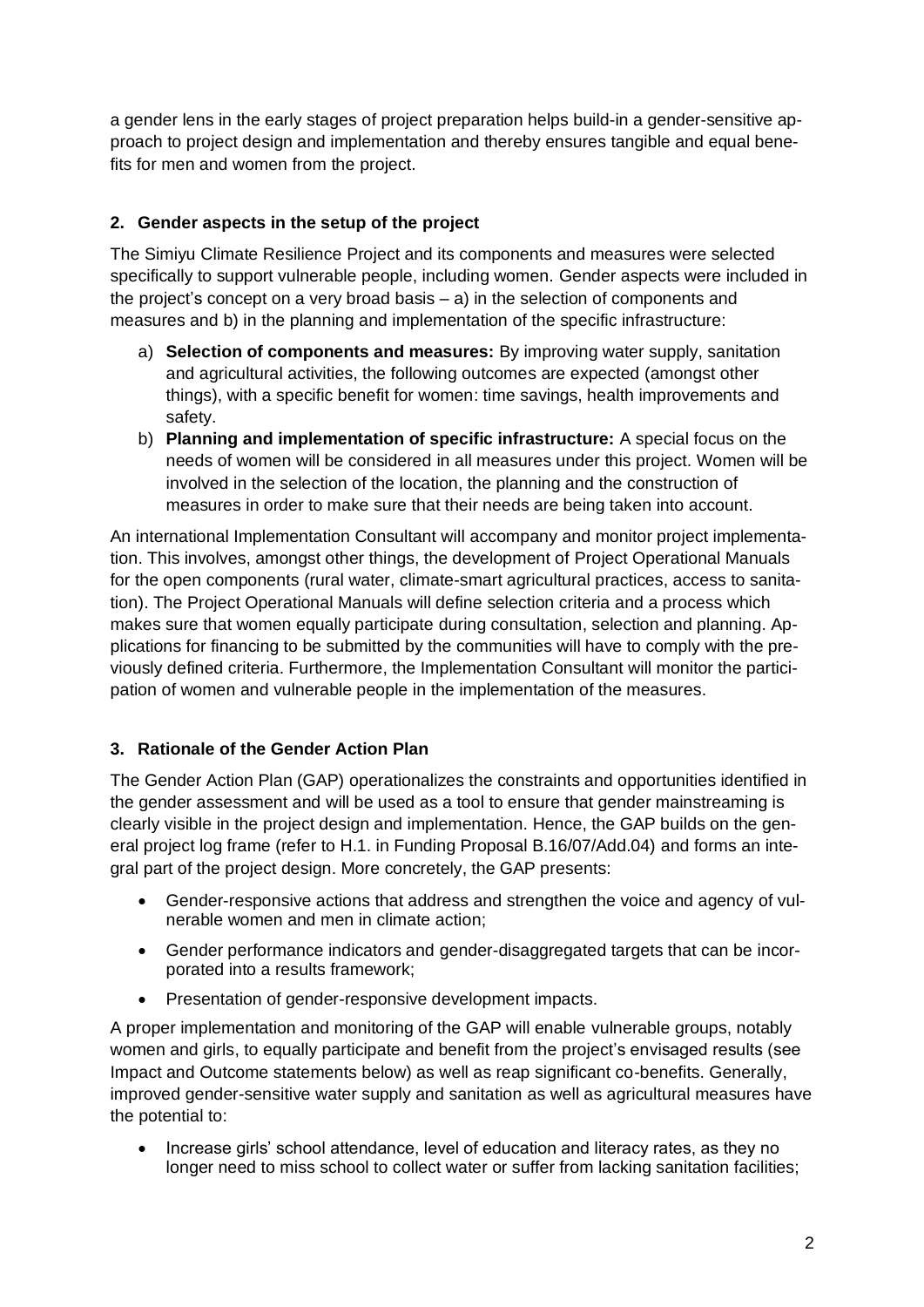- Reduce child and maternal mortality as a result of access to safe water, sanitation facilities and improved hygiene during child birth;
- Increase safety, as women and girls do not have to go to remote and dangerous places to defecate or to fetch water during the night;
- Lead to significant time savings which help women to increase their adaptive capacity in comparison to their present situation and allow for productive activities, for instance in agriculture.

The project's outputs and activities and their expected direct benefit for women are laid out in the detailed Gender Action Plan below.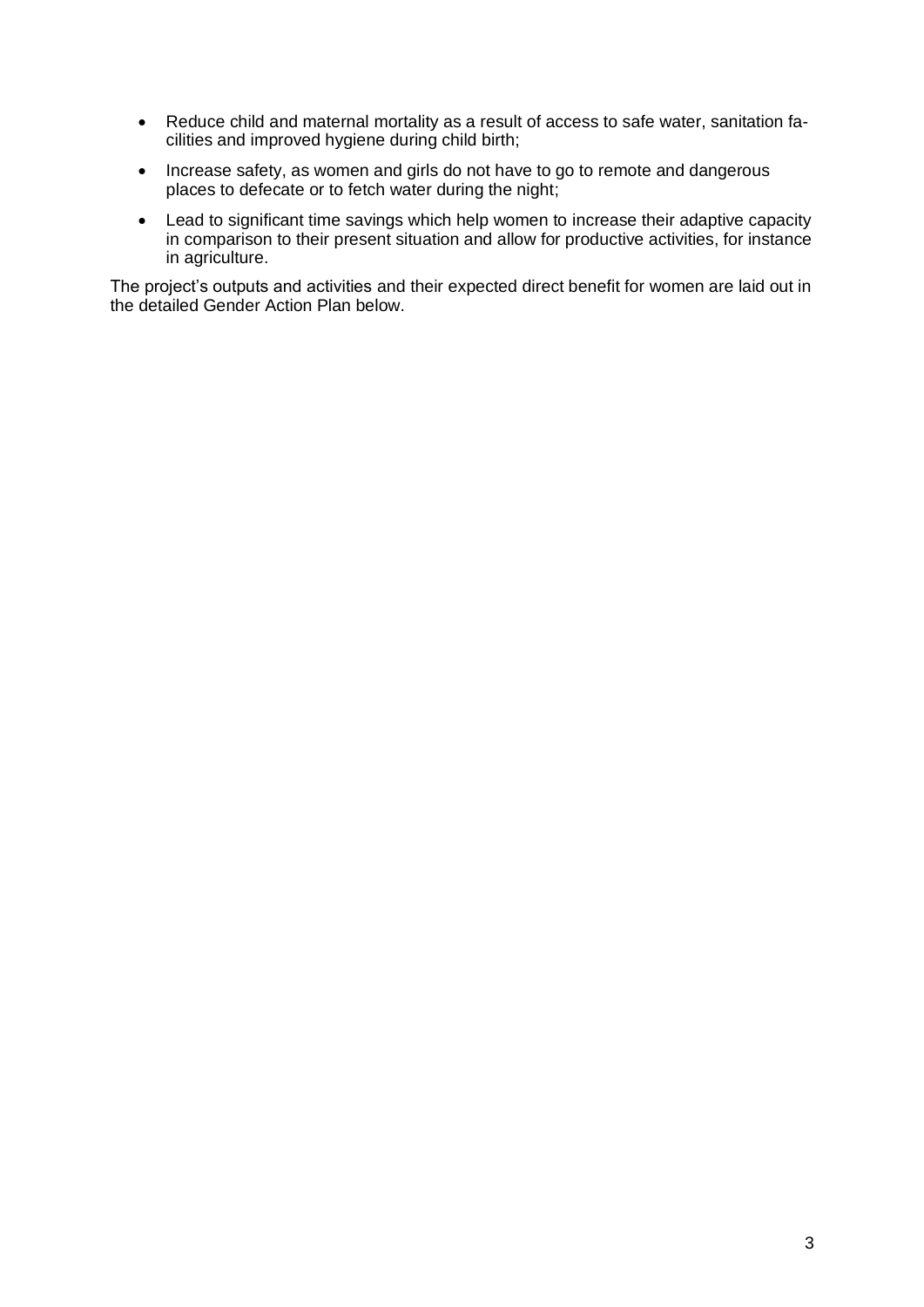### **4. Gender Action Plan for the Simiyu Climate Resilience Project (FP041)**

Impact statement: Increased climate resilience of rural and urban households, particularly small scale farmers and women living in the Simiyu Region, and improvement of policies and regulation for cross-sectoral action towards climate adaptation.

Outcome statement: Strengthened adaptive capacity, exposure to climate risks as well as awareness of climate threats and risk reduction processes.

| <b>Project outputs and activities</b><br>(refer only to the gender-<br>sensitive activities)                                                       | <b>Indicators and targets</b>                                                                                                                                       | <b>Timeline</b>                                                  | <b>Responsibilities</b>                                                   | <b>Costs</b>                                             |  |  |  |  |
|----------------------------------------------------------------------------------------------------------------------------------------------------|---------------------------------------------------------------------------------------------------------------------------------------------------------------------|------------------------------------------------------------------|---------------------------------------------------------------------------|----------------------------------------------------------|--|--|--|--|
| Output statement 1: Enabling environment established through institutional coherence and capacities.                                               |                                                                                                                                                                     |                                                                  |                                                                           |                                                          |  |  |  |  |
| 1. Steering Committee monitors<br>the targeting of the most vul-<br>nerable and equal participation<br>of women in the project.                    | Minutes of Steering Committee<br>meetings document the discus-<br>sion on targeting of the most<br>vulnerable and equal participa-<br>tion of women in the project. | Two minutes of meet-<br>ings per year,<br>throughout the project | Steering Committee,<br><b>Management Consult-</b><br>ant                  | GoT own contribution<br>part of General Budget<br>Note 1 |  |  |  |  |
| 2. Development/adjustment of<br>rules and regulations for climate<br>adaptation which focus on en-<br>suring equal participation of<br>women.      | Any relevant regulation/policy<br>introduced/reviewed contains<br>provisions for the equal partici-<br>pation of women.                                             | Throughout the project                                           | Steering Committee,<br><b>Management Consult-</b><br>ant, line ministries | GoT own contribution<br>part of General Budget<br>Note 1 |  |  |  |  |
| 3. Involvement of the Ministry of<br>Health, Community Develop-<br>ment, Gender, Elderly and Chil-<br>dren (MHCDGEC) in project<br>implementation. | One representative from<br>MHCDGEC is a member of the<br>Steering Committee.                                                                                        | Two meetings per<br>year during implemen-<br>tation period       | <b>MHCDGEC</b>                                                            | MHCDGEC own contri-<br>bution                            |  |  |  |  |
| 4. Enhance capacities of com-                                                                                                                      | All project applications of com-                                                                                                                                    | Throughout the project                                           | Implementation Con-                                                       | Part of General Budget                                   |  |  |  |  |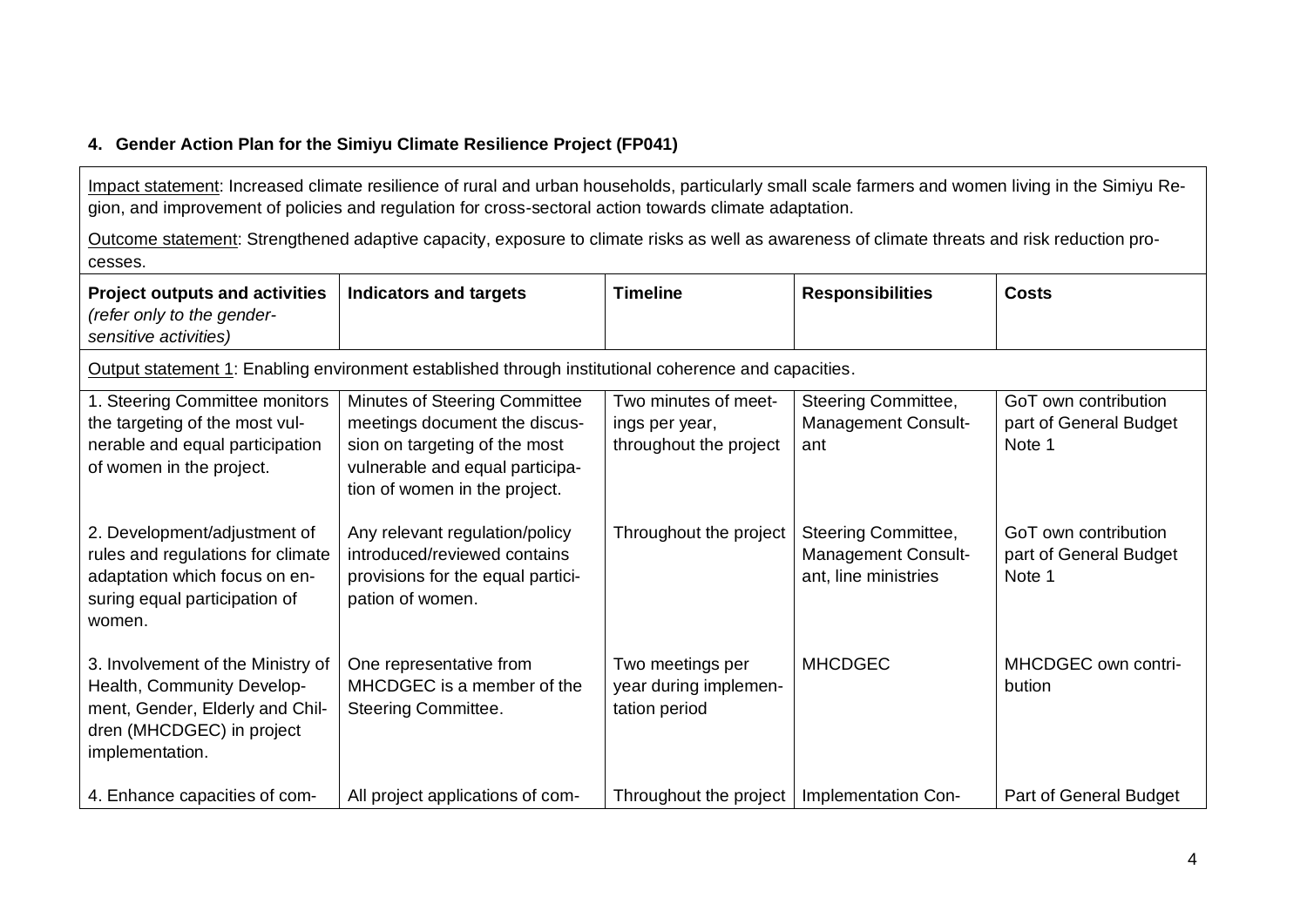| munity based user associations<br>for local level adaptation plan-<br>ning.<br>5. Increase agricultural climate<br>awareness and capacities<br>through implementation of<br>Farmer Field schools. | munity based user associations<br>document participation of vul-<br>nerable households in planning.<br>Farmer Field schools estab-<br>lished, 30% of participants are<br>women.                                                                 | Throughout the project                                          | sultant, communities in<br>the project area<br>Implementation Con-<br>sultant | Note 2<br>Part of General Budget<br>Note 2 |  |  |  |
|---------------------------------------------------------------------------------------------------------------------------------------------------------------------------------------------------|-------------------------------------------------------------------------------------------------------------------------------------------------------------------------------------------------------------------------------------------------|-----------------------------------------------------------------|-------------------------------------------------------------------------------|--------------------------------------------|--|--|--|
|                                                                                                                                                                                                   | Output 2: Climate resilient water supply for sustained access to water.                                                                                                                                                                         |                                                                 |                                                                               |                                            |  |  |  |
| 1. Construction of water points<br>adapted to the needs of vulner-<br>able user groups.                                                                                                           | <b>Project Operational Manual</b><br>comprises gender-sensitive cri-<br>teria for selection, design and<br>construction; 100% of construct-<br>ed water points comply with the<br>criteria set out in the Project<br><b>Operational Manual.</b> | During design, selec-<br>tion and construction                  | Implementation Consul-<br>tant, WSSAs, CBWSOs,<br>construction companies      | Part of General Budget<br>Notes 2 and 5    |  |  |  |
| 2. Equal employment opportuni-<br>ties made available for women<br>during construction.                                                                                                           | 30% of people benefiting from<br>jobs during construction are<br>women; equal wages are paid<br>for equal work between women<br>and men.                                                                                                        | During construction                                             | Implementation consul-<br>tant, local user associa-<br>tions, LGAs            | Part of General Budget<br>Notes 3, 4 and 5 |  |  |  |
| Output 3: Improved community resilience through application of climate-adapted agriculture practices.                                                                                             |                                                                                                                                                                                                                                                 |                                                                 |                                                                               |                                            |  |  |  |
| 1. Inclusion of a social welfare<br>officer within the PMU at the<br>local level to support processes<br>of local planning.                                                                       | One member of the PMU is a<br>social welfare officer seconded<br>and financed by MHCDGEC.                                                                                                                                                       | Prior to commence-<br>ment of procurement<br>at the local level | MHCDGEC, PMU, Re-<br>gional Secretariat                                       | MHCDGEC own contri-<br>bution              |  |  |  |
| 2. Involvement of poor and vul-<br>nerable households and women                                                                                                                                   | 100% of submitted project appli-<br>cations document the involve-                                                                                                                                                                               | Throughout the project                                          | PMU, implementation<br>consultant                                             | Part of General Budget<br>Notes 2 and 6    |  |  |  |